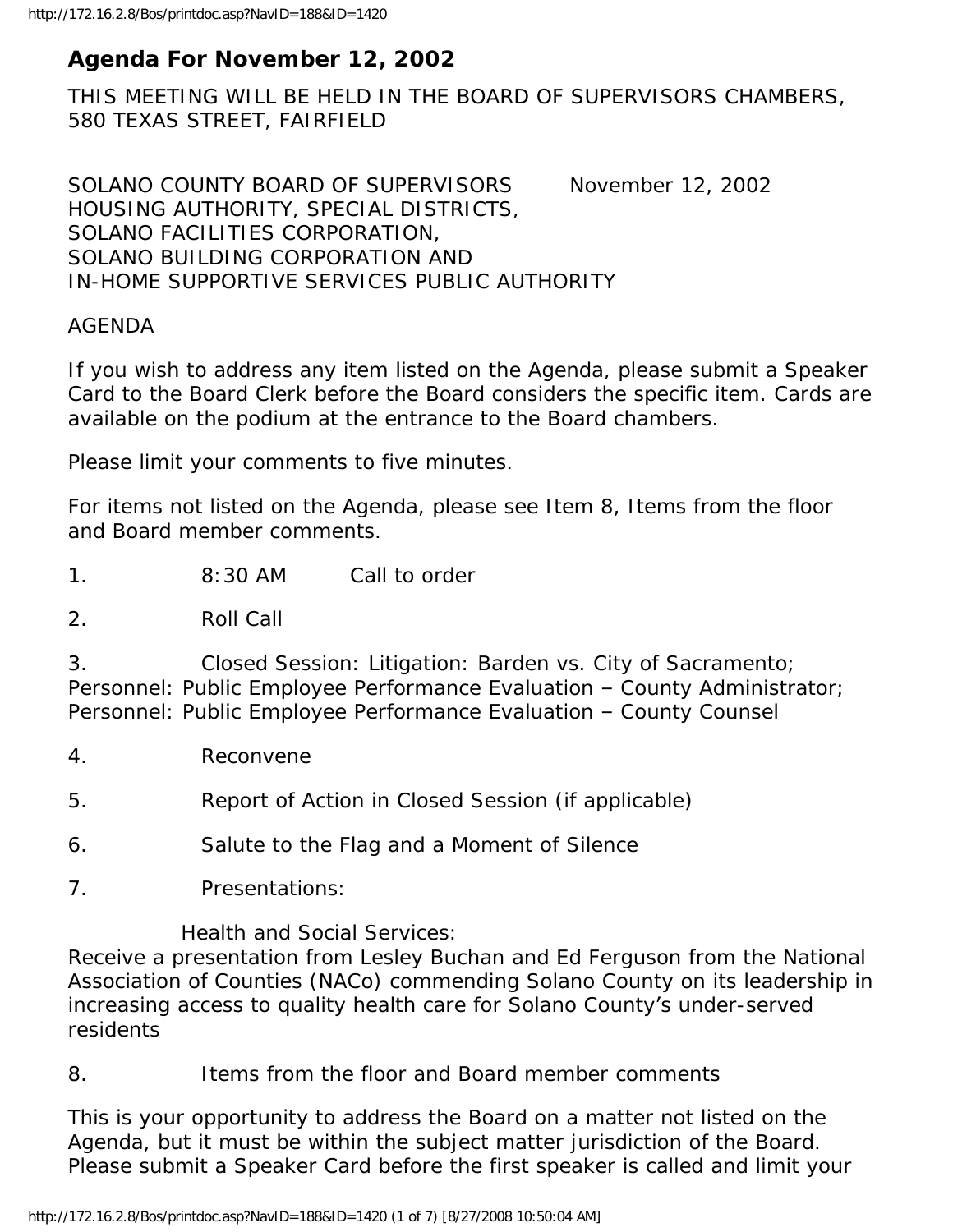comments to five minutes.

- 9. Additions to or Deletions from the Agenda
- 10. Approval of the Agenda
- 11. Approval of Consent Calendar

The Board considers all matters listed under the Consent Calendar to be routine and will adopt them in one motion. There will be no discussion on these items before the Board votes on the motion unless Board members, staff or the public request specific items be discussed and/or removed from the Consent Calendar. If you wish to address specific items on the Consent Calendar, please submit a Speaker Card before the Board takes action on the Consent Calendar and appropriately limit your comments to five minutes.

## CONSENT CALENDAR

## GENERAL GOVERNMENT

12. Clerk of the Board of Supervisors:

Approval of Minutes: Board of Supervisors October 8, 2002 and October 22, 2002; Rural North Vacaville Water District for October 8, 2002; Solano County Facilities Corporation October 22, 2002

13. County Administrator:

Adoption of a resolution authorizing access to sales and use tax records and release of confidential registration information pursuant to Revenue and Taxation Code section 7056

14. Auditor-Controller:

Accept the follow-up review report on the Solano County Animal Care Facility cash handling process

15. General Services:

A) Adoption of a resolution approving the Records Retention Schedule for the Division of Architectural Services

B) Approval of a nine year lease agreement for the Special Investigations Bureau of the Health and Social Services Department for 14,560 square feet of office space at 1745 Enterprise Drive, Building 2, Fairfield, for the period of November 1, 2002 through October 31, 2011 for a total base rent cost of \$204,444 annually

C) Approval of a three year lease agreement for the Sheriff's Department to establish a Community Service Center in 975 square feet of space at 409 Benicia Road, Vallejo, for the period of November 15, 2002 through November 14, 2005 (FY2002/03 rent payment of \$7,125 included in Sheriff's budget)

## HEALTH AND SOCIAL SERVICES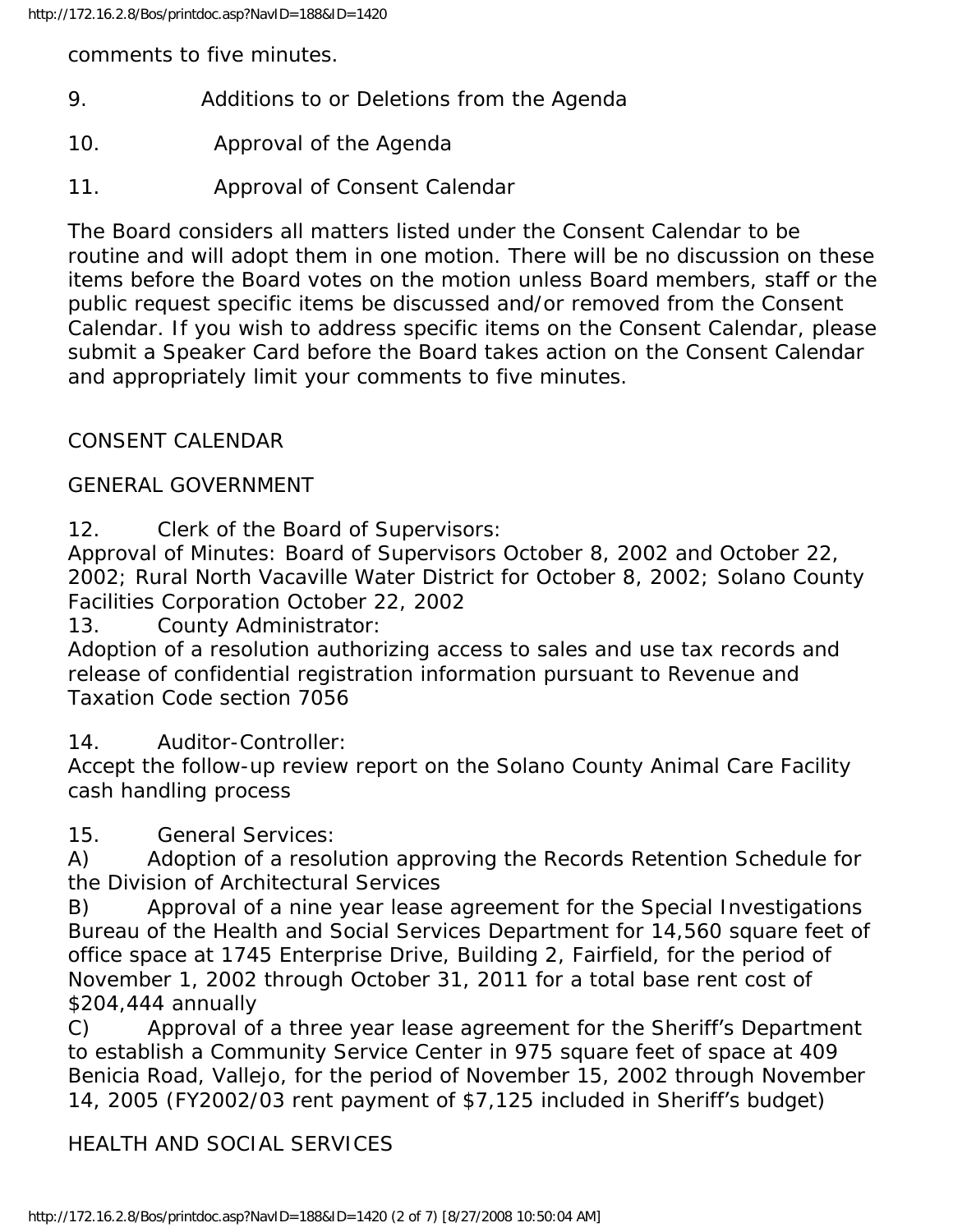16. Health and Social Services: Approval of a resolution declaring December 1, 2002 as "World AIDS Day"

#### CRIMINAL JUSTICE: None

#### LAND USE/TRANSPORTATION

17. Transportation:

A) Approval of an appropriation transfer in the amount of \$1,017,050 from Transportation Department Contingencies into Professional Services for the Overlay Project 2002 contract (4/5 vote required) (no General Fund impact) B) Accept the annual report for FY2001/02 for the Transportation Impact

Fee Program for the English Hills area (no General Fund impact) C) Approval of a five year agreement beginning November 12, 2002 with, and designate, First Flight Aviation, as a limited aeronautical activity, fixed base operator at Nut Tree Airport (agreement provides for payment of 2% of gross revenues to Airport)

18. Environmental Management:

Approval of a sole source professional services agreement with Berryman & Henigar, Inc. for construction plan review and construction inspection services of Florida Light & Power (FLP) High Winds, LLC electric generation project; approve an appropriation transfer of Unanticipated Revenue and increase in Other Professional Services of \$120,000 (4/5 vote required); authorize the County Administrator to sign the agreement

## **OTHER**

19. Agriculture:

A) Adoption of a resolution in support of Solano County joining the California Sudden Oak Death Counties Council to assist the California Oak Mortality Task Force in obtaining support for legislation to fund the fight against Sudden Oak Death (Supervisor Kromm)

B) Adoption of a resolution authorizing the Agricultural Commissioner/ Sealer to execute renewal contracts with the State for FY2002/03 for: Pesticide Use Enforcement (75,516); Pesticide Electronic Use Reporting (\$7,640); Nursery Inspection (\$6,009); Nematode (\$1,200); Organic (\$1,300); Egg Inspection (\$200); Structural Applicator Exam (variable -\$750 average) (funding for all contracts included in FY2002/03 Budget)

## SCHEDULED CALENDAR

20. Rescheduled Consent Items: (Items pulled from Consent Calendar above)  $(A)$   $E)$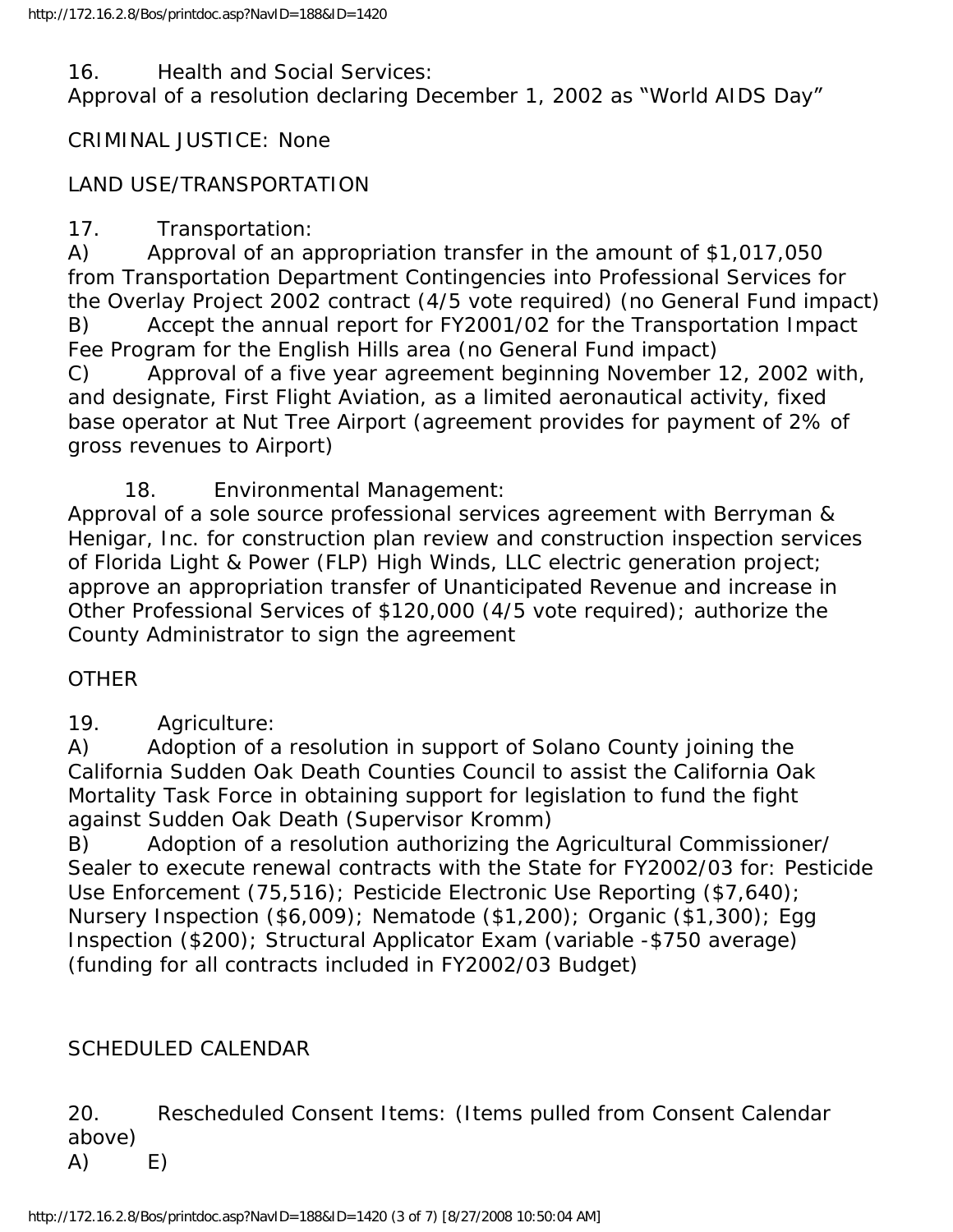B) F)

 $(C)$   $G)$ 

D) H)

## GENERAL GOVERNMENT

21. County Administrator:

A) Consider approval of an increase in the hourly rates paid for private attorney and investigator services, provided to the County for conflict indigent defense to \$75.00 and \$40.00 for attorney and investigator services respectively effective with new cases assigned after January 1, 2003 B) Consider approval of an appropriation transfer from Public Facilities Fees Contingencies in the amount of \$137,948 to fund the preparation of the Adult Detention Needs Assessment and Adult Detention Facilities Master Plan under the County's Master Contract with Kitchell (4/5 vote required); approval of an appropriation transfer request appropriating Unanticipated Revenue in the Sheriff's Budget in the amount of \$137,948 to fund the services of the contractor (4/5 vote required)

22. County Counsel:

A) First reading of an ordinance amending Solano County Code, Chapter 11, Finances, Fees, Taxation and Revenue, and amending Solano County Code, Chapter 4, Animals and Fowl (waive reading of the ordinance by majority vote) B) Consider rescinding approval of an agreement with, and designation of 1 Flight Up, LLC as a limited aeronautical activity, fixed based operator at the Nut Tree Airport, approved by the Board of Supervisors on October 22, 2002

## HEALTH AND SOCIAL SERVICES

23. Health and Social Services:

A) Receive a report on a study, performed by Public Resource Consultants, Inc. on the operations, management and organization of the Administrative Services Division within the Department of Health and Social Services and the Department's utilization of analysts

B) Consider approval of a proposed plan to reorganize the Administrative Services Division; approval of a resolution amending the Allocation List to add/ delete positions as outlined in the departmental staff report

## 24. Human Resources:

Consider adoption of a resolution amending the Alphabetical Listing of Classes and Salaries in the Department of Health and Social Services to add the new classifications of Chief Financial Officer, Assistant Director/

Operations, Assistant Director/Research and Planning, and Policy and Financial Analyst

25. Health and Social Services:

Receive a report regarding services and policy issues relating to homelessness;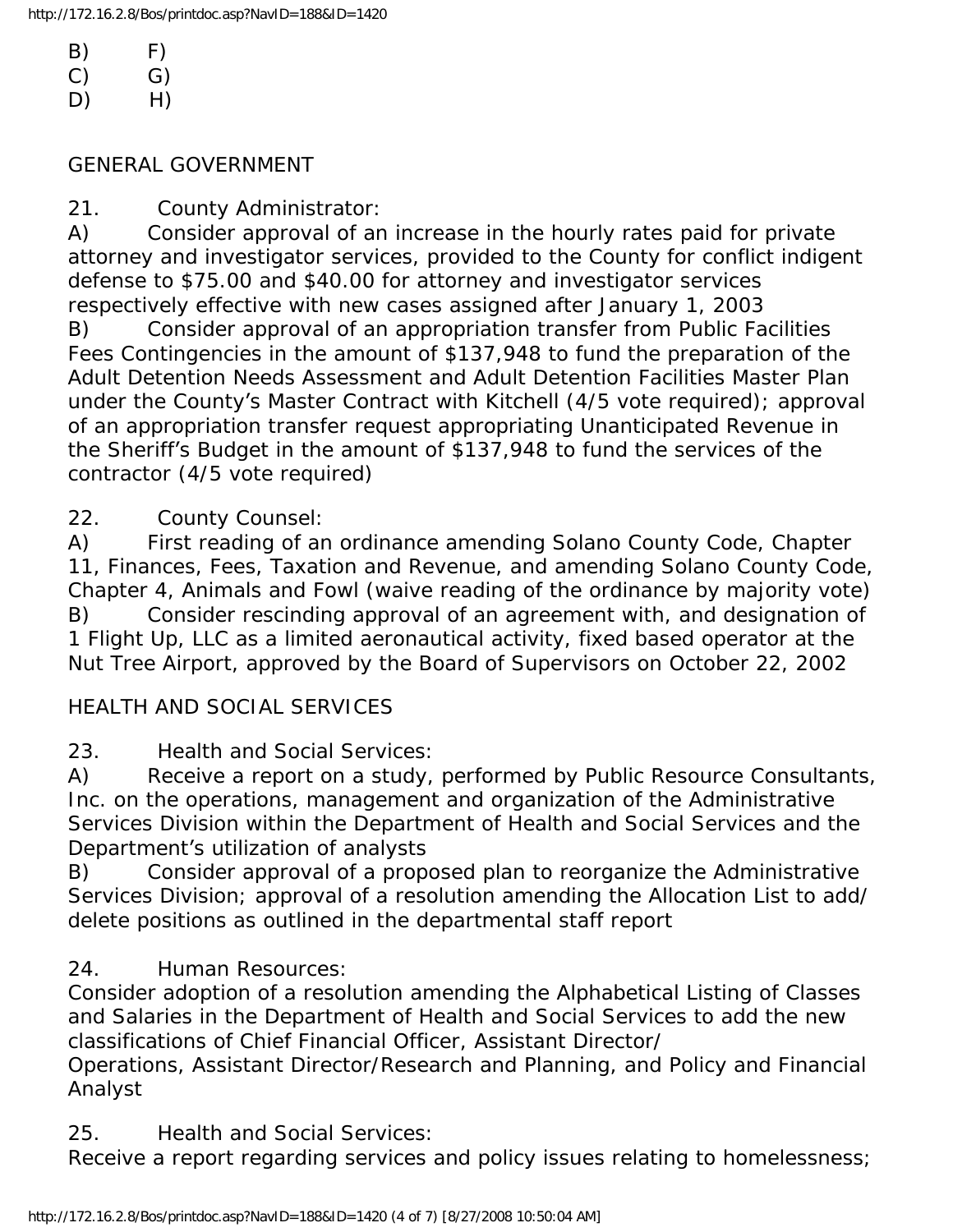consider appointment of Vicki Sparks as the County Representative to the Solano Safety Net Consortium and Moira Sullivan as the Alternate; consider the continuation of providing showers at Mission Solano and other safety net services; consider utilizing \$100,000 CalWORKs Incentives and \$43,000 County General Fund monies for Countywide homeless housing services; approval of grants submitted by the Solano Safety Net Consortium to the Housing and Urban Development Agency in the amount of \$645,239 and \$306,600 for Continuum of Care Plans in 2002 and 2003; authorize the Chairman to sign the agreements

CRIMINAL JUSTICE: None

LAND USE/TRANSPORTATION: None

OTHER:

SPECIAL DISTRICTS GOVERNED BY THE BOARD OF SUPERVISORS: Rural North Vacaville Water District

26. Environmental Management:

A) Conduct a public hearing for adoption of a resolution setting Rural North Vacaville Water District general metered water service charges and rates B) Consider adoption of a resolution approving Amendment No. 1 to the Rural North Vacaville Water District Management, Operation, Maintenance and Services Agreement with CWS Utility Services (California Water Service Company); authorize the District General Manager to sign the Amendment

#### MISCELLANEOUS ITEMS

27. Appointments/Resignations to Boards and Commissions:

A) Office of Family Violence Prevention:

Approval of amended bylaws and appointments to the Elder Abuse Prevention Council

B) County Counsel:

Appointment of Tyson Schmidt, Paul Lum and Terry Riddle to the Board of Directors of Solano Resource Conservation District

C) Board of Supervisors:

Appointment of Sheila Grant to the Animal Care Advisory Commission

D) Board of Supervisors:

Reinstatement of John Foster to the Solano County Airport Land Use Commission/Solano County Aviation Advisory Committee

28. Adjourn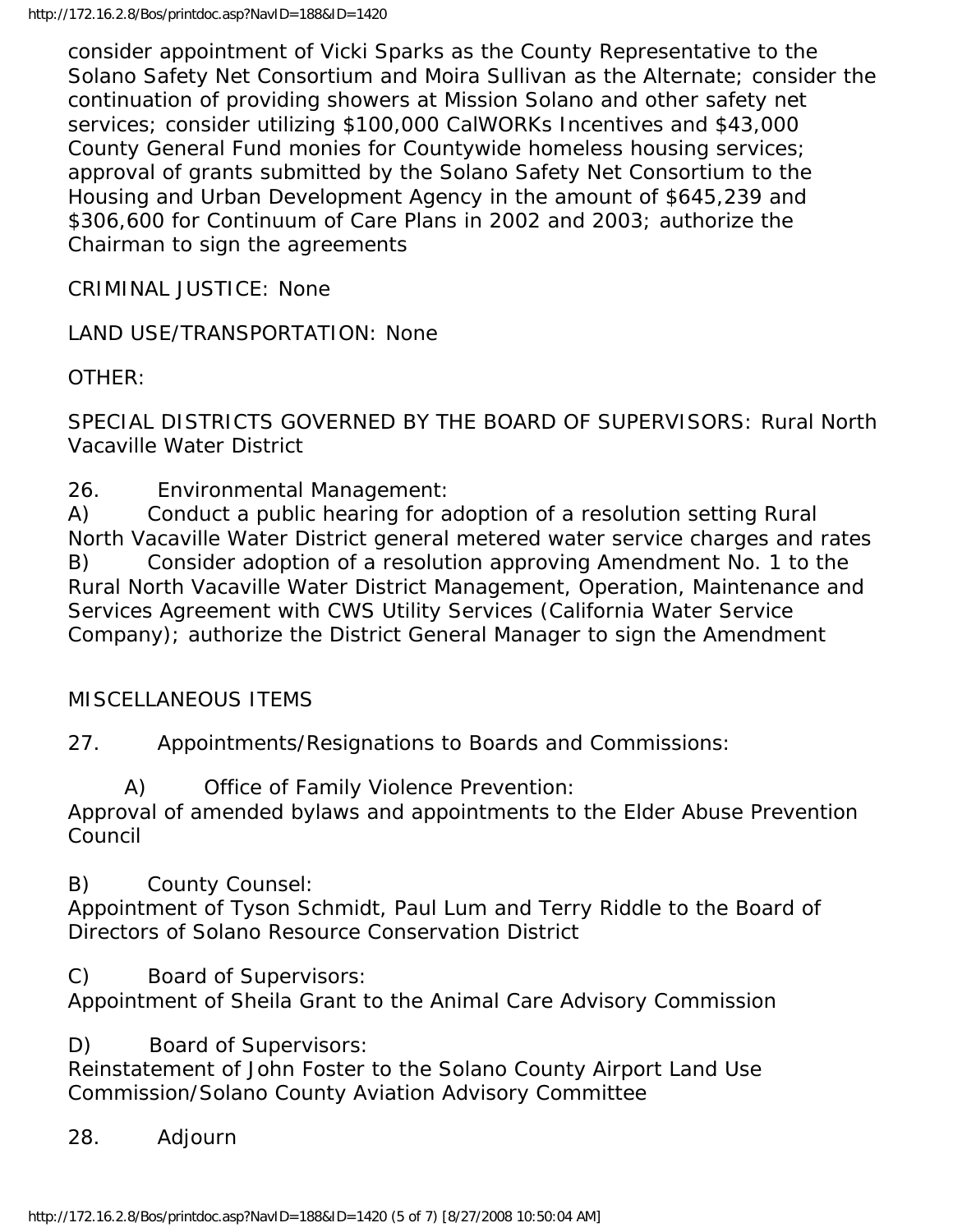MEETING CALENDAR

11/12 2:00 p.m. Solano Partnership Against Violence, 1735 Enterprise Dr., Bldg. 3, FF 11/12 4:00 p.m. Maternal, Child, and Adolescent Health Advisory Board, 275 Beck Ave., Conf. Rm. 1, FF 11/13 6:00 p.m. Alcohol and Drug Advisory Board, 1735 Enterprise Dr., Bldg. 3, Conf. Rm. 1, FF 11/13 9:00 a.m. Yolo-Solano Air Quality Management District, 1947 Galileo Court, Suite 103, Davis 11/13 6:00 p.m. Solano Transportation Authority Board, Suisun City Hall, 701 Civic Center Blvd., Suisun 11/13 6:15 p.m. Solano County Fair Board of Directors, Administration Building, Solano County Fairgrounds, Vallejo 11/14 1:30 p.m. Emergency Medical Care Committee, 275 Beck Ave., Conf. Rm. 1, FF 11/14 6:30 p.m. Solano County Aviation Advisory Commission/Airport Land Use Commission, Nut Tree Airport, Vacaville 11/14 7:00 p.m. Solano County Park and Recreation Commission, Architect Conf. Rm., 530 Clay St., FF 11/14 7:00 p.m. Solano County Water Agency, 508 Elmira Rd., Vacaville 11/15 8:00 a.m. Workforce Investment Board of Solano County, Solano Office of Education, 5100 Business Center Dr., FF 11/18 12:00 p.m. Child Abuse Prevention Council, Solano County Office of Education, Waterman Room, 5100 Business Center Dr., FF 11/19 6:00 p.m. Local Mental Health Board, 1745 Enterprise Dr., Bldg. 2, 2nd Floor, Green Conf. Rm., FF 11/20 9:30 a.m. BAAQMD 939 Ellis St., San Francisco 11/20 2:00 p.m. Health & Social Services Subcommittee, Board of Supervisors Chambers, 580 Texas St., FF 11/20 4:00 p.m. Solano County Equal Employment Opportunity Committee, 580 Texas St.,Third Floor CAO Conference Room, FF 11/21 10:00 a.m. Solano County Zoning Administrator, Environmental Management, 470 Chadbourne Rd., 2nd Floor, FF 11/21 1:00 p.m. BCDC, MetroCenter, 101 Eighth St., Oakland 11/21 4:30 p.m. Solano County Community Action Agency Advisory Board, 320 Campus Lane, Suisun 11/21 7:00 p.m. Solano County Planning Commission, Board of Supervisors Chambers, 580 Texas St., FF 11/21 7:30 p.m. ABAG Executive Board, Joseph P. Bort Metrocenter Auditorium, 101 - 8th St., Oakland 11/26 5:30 p.m. Vallejo Sanitation and Flood Control, 555 Santa Clara St., Vallejo 11/28 2:00 p.m. Solano County Child Care Planning Council, Children's Network Conference Room, 2320 Courage Dr., FF